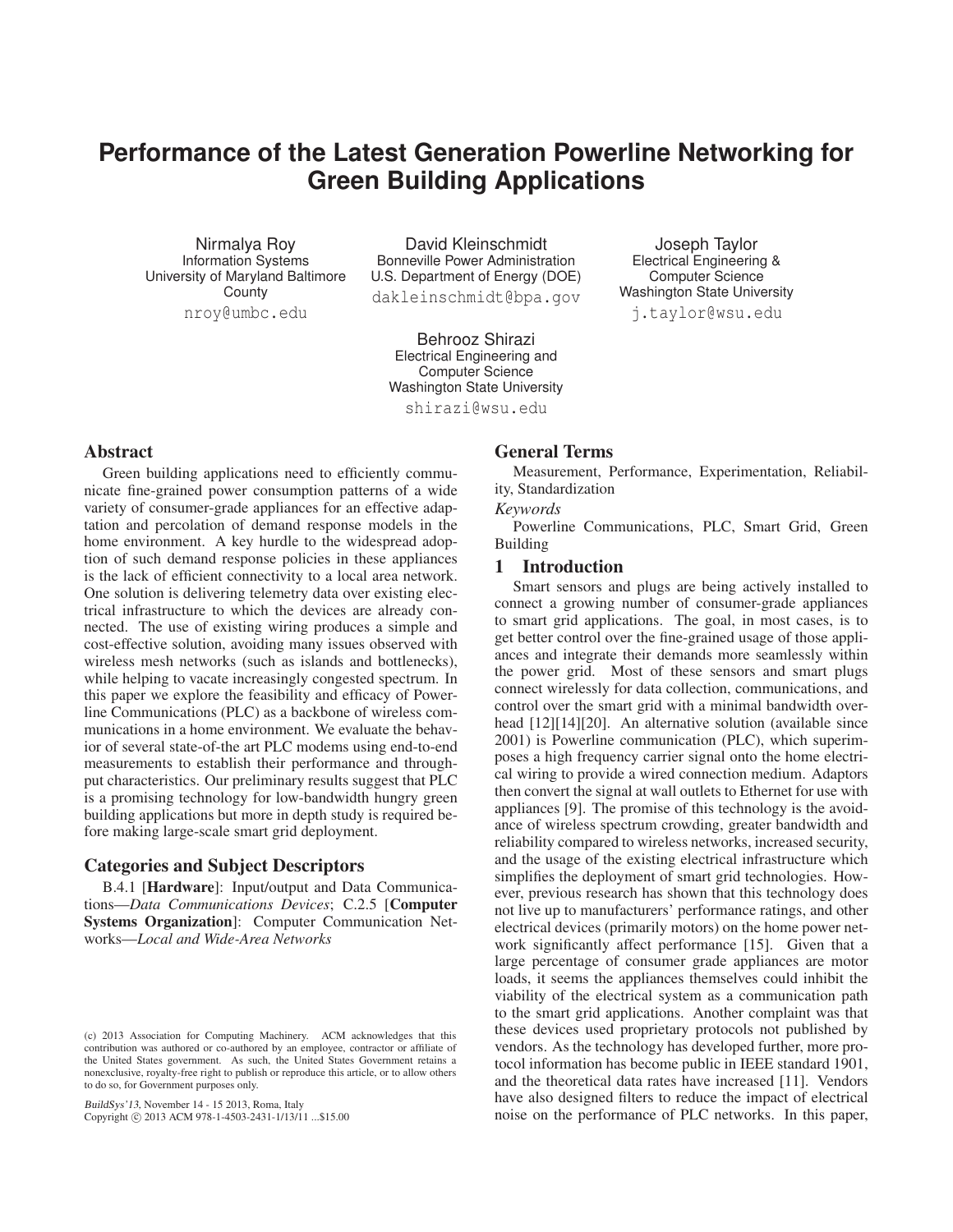the latest generation of adaptors are tested to see if data rates have increased significantly, and if the filter technology can improve the lackluster performance of previous generation models, particularly in the presence of motor based appliances. Since wireless technology has also continued to improve, the latest PLC adaptors are compared to more modern wireless technology. The main focus of conducting the performance tests is to determine the suitability of these devices for deep demand response management in smart grid applications.

In this paper, we outline an overview of PLC networking devices to help guide the architectural choices for future PLC network design. We provide detailed experimental results based on some of the newly designed state-of-theart PLC hardwares for untethering the capabilities a highbandwidth Ethernet PLC [10] and a low-bandwidth Cypress PLC modem [4] could provide. Compared to the previous work [15][17], we present a thorough investigation on the effects of highly-detrimental noise over powerline communication in a normal home. This study is useful in future for PLC deployment and decision making in case of measuring power consumption data from a variety of plug load outlets in a home environment. We have investigated such sources of noise and looked at how they might impact reliability and throughput in the very worst case conditions. Given a variety of smart grid and green building applications in the horizon with different reliability and bandwidth requirements, our results attest to the baseline of different design choices for future researchers in this area as powerline communications evolve for smart grid control and communications.

The rest of the paper is organized as follows. Section 2 discusses the background and standardization effort of powerline communications. Section 3 describes the development in powerline communications for high-bandwidth intensive applications, equipment and testing methodologies with experimental setup and results. Section 4 describes our experiments for low-bandwidth intensive applications including the noise, range, connectivity and distance testing for different appliances. Section 5 summarizes our findings and Section 6 identifies future research directions and concludes our work.

## 2 PLC Background and Standardization

Powerline communications is an evolving technology that is corroborating yet another renaissance [2][19]. There exist several competing and cooperating standards that describe both parts of power line networks and complete interoperable systems [13]. A few standards observed to be in common use for home network devices are described below.

IEEE 1901 [11] defines 2 MAC standards and 2 physical interface standards. The different MAC standards are reportedly extant to suit the unique needs of home networking verses WAN access, with each of the aforementioned being the basis for their respective MAC. The two physical interfaces are the "FFT" PHY and the "Wavelet" PHY. The former is used in the "HomePlug" standards, as described next.

HomePlug [9] is an Oregon-based producer of licensable standards. Along with development of the HomePlug standards, they also perform IEEE 1901 compliance testing. HomePlug implements an IEEE 1901-compliant complete networking solution, using the IEEE 1901 FFT PHY. Some end user niceties are also included in compliant devices; password-derived encryption and QoS are part of the standard. Modulation is done with FFT OFDM, using channel modulation schemes that adapt to line conditions automatically. Turbo coding forward error correction is used to reduce the incidence of required retransmits. The first HomePlug standard ("HomePlug 1.0,") has since antiquated for a non-backwards compatible standard "HomePlug AV." HomePlug AV [9] is the HomePlug standard currently in common use. A new standard "HomePlug AV2" [10] has been announced, with compliant devices expected in the second half of 2013.

G.hn [8] is a standard developed by the International Telecommunications Union's standardization sector. Modulation schemes are similar to the methods used by HomePlug-compliant devices, but the two standards are not interoperable. G.hn uses FFT OFDM, with QAM-modulated channels. The number of points in the QAM constellation are adjusted for line conditions, reaching a peak of 4096- QAM in ideal conditions. Like HomePlug, G.hn also offers security. G.hn can operate over both AC and DC power lines, and it can provide the communication infrastructure required for smart grid applications in residential, commercial and industrial environments.

OFDM is part of all the aforementioned standards, and its usefulness is easy to understand when the challenges of EMI noise on power lines is considered. The use of multiple, independent channels provides inherent noise tolerance, as even higher-noise devices will disrupt some but likely not all of the channels in use. Both HomePlug and G.hn use forward error correction for obvious reasons. Automatic adjustment for the severity of line noise is another common theme, seen in both the HomePlug and G.hn standards.

# 3 Developments in Powerline Communications for High-Bandwidth Applications

Beginning with the first Homeplug 1.0 standard in 2001, the initial data rates for PLC were roughly 14-85 Mbps. This was comparable to wireless speeds offered at the time, but not suitable for modern use. In 2005, the Homeplug AV standard debuted, which promised PHY layer data rates of 200 Mbps and MAC layer data rates of 80 Mbps operating in a frequency band from 2-28 MHz [15]. More recently, adaptors capable of PHY layer data rates of 500 Mbps have been developed and are the subject of this paper. These adapters use proprietary methods that widen the frequency band to increase throughput (2-80 MHz) [10]. Detailed documentation of these products is also difficult to find, as in prior research [15].

With the increasing focus on energy conservation, numerous groups have developed interest in PLC technology to facilitate smart appliance and HVAC monitoring and control. The benefit would be the optimization of energy consumption at the household level and developing a comprehensive smart grid system reaching into every plug load outlet in a home or building so that all devices can participate in energy conserving strategies. This has pushed the development of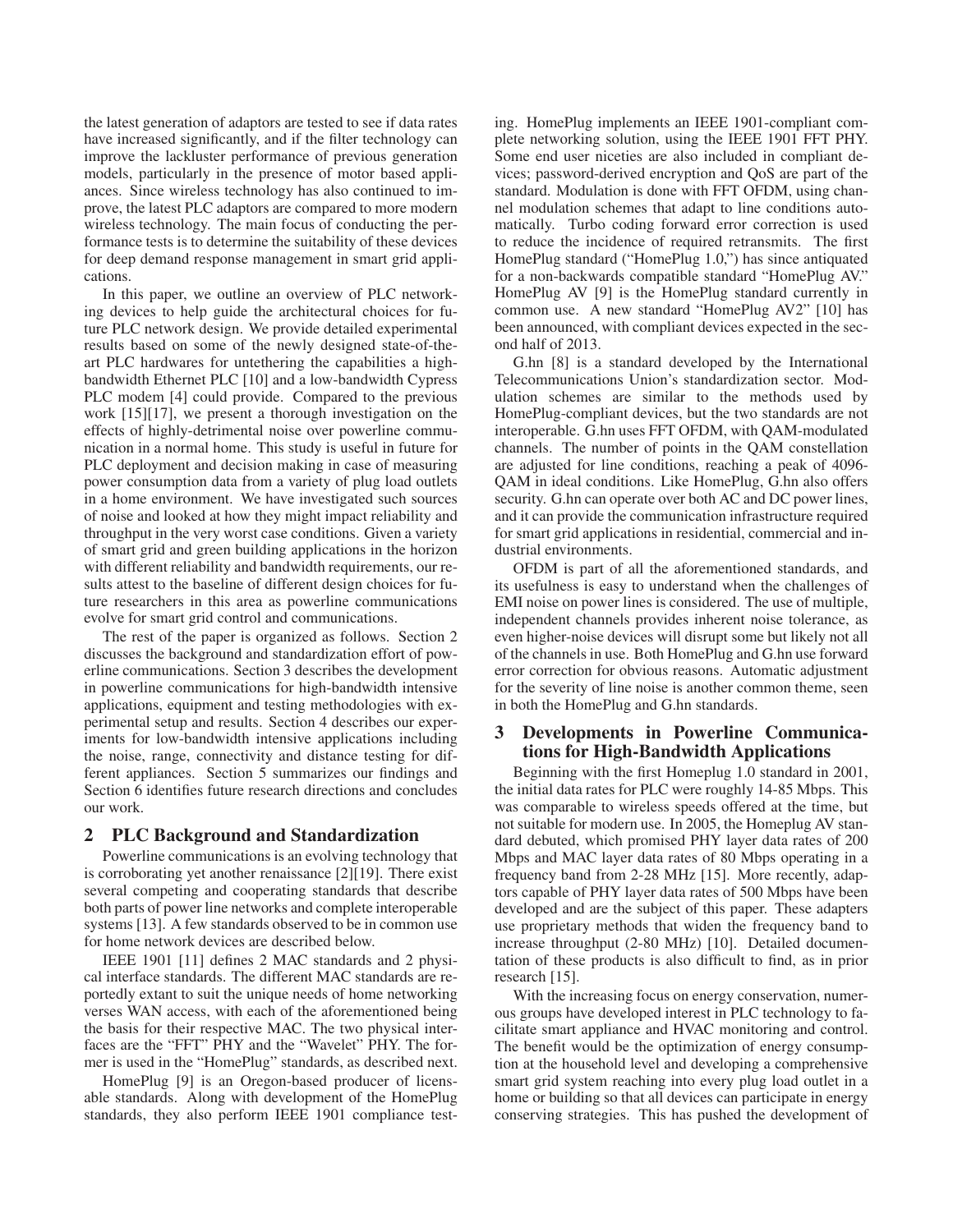

Figure 1. Netgear Powerline 500 Mbps Nano Kit with Pass Thru and Dual Ports

IEEE standard 1901, which helps define the communication protocol. Detailed specifications of the PHY and MAC layers are provided in [11]. Of interest here is the frequency range of operation (2-80 MHz), well above the power frequency of 60 Hz. However, other electronic devices in the home generated high frequency harmonics that can cause serious issues for the operation of PLC devices. To counter this, device makers have developed filters to reduce the noise injected into the line by various household appliances.

As the Homeplug AV standard has developed over the years, so too has wireless networking technology. The common wireless standard of today is 802.11n, and is built into many consumer devices. While previous generation 802.11g operated strictly in the 2.4 GHz band, 802.11n can operate in the 2.4 GHz or 5 GHz bands. The 5 GHz band promises reduced interference due to less competition, but the signal has greater difficulty traveling through solid objects. Furthermore, both frequency bands support up to 3 simultaneous data streams for increased bandwidth, offering a theoretical data rate of 450 Mbps [3]. This specification compares well to the latest PLC devices. However, it is not guaranteed that all devices will support this highest level of speed just as with PLC devices. Finally, the bandwidth requirements of some of the applications are much higher. For example, 1080P Netflix streaming requires up to 8 Mbps throughput [16], while streaming uncompressed HD video can require up to 22 Mbps [1]. This is the requirement for a single device, which doesn't include the bandwidth used by any other devices on the network for smart grid control and communications.

# 3.1 Equipment and Testing Methodology

Numerous vendors supply PLC hardware in the consumer market, with various speed ratings offered. The model chosen for this study was the Netgear XAVB5602 which conforms to HomePlug AV, a dominant standard in powerline communication as shown in Figure 1. This adaptor provides a PHY layer rating of 500 Mbps, and also includes a filtered outlet on each adaptor. The adaptor has 2 Ethernet ports in order to connect multiple devices without a hub or switch. Independent filters were originally desired, but finding them proved to be a challenge (both in store and online). Specialty ordering from the manufacturer was required which was outside the scope of this work.

Two adaptors were purchased to evaluate the performance of the devices. While testing of more adaptors might be beneficial, it is unlikely that a home user would implement a complete PLC network. Again, this is due to the convenience of wireless networking and the ubiquitous nature of wireless adaptors. Most likely, PLC devices will be employed to reach a section of the home not covered well by the wireless signal or to wire up the appliances more relevant to smart grid control and communications or to provide a more reliable connection for high definition video streaming at a single device.

The testing environment was a 1300 sq. ft., 2 story townhome built in 1995. The townhome simulates a very realistic home testing environment, with all common appliances such as refrigerators, microwave ovens, televisions etc. Being a townhome, it also suffers from frequency crowding of nearby wireless networks. This has resulted in video streaming problems for current residents. A 50 ft. extension cord was also used to somewhat isolate the adaptors from household electrical noise during some of the tests. Finally, laptops equipped with dual stream 802.11n adaptors (300 Mbps) were employed for testing of the adaptors and wireless comparison purposes.

## 3.2 Experimental Setup and Results

In order to quantify the performance characteristics of the latest generation of powerline networking adaptors for highbandwidth seeking applications, numerous tests needed to be conducted. Specifically throughput and round trip time (RTT) are the most important metrics to consider, since they indicate the network's capability of transferring large quantities of data with limited latency. Ping tests and iperf software were used to capture these metrics during a distance test and various transfers set up on the extension cord with household appliances operating.



Figure 2. TCP throughput Figure 3. RTT as a function as a function of distance of distance

#### *3.2.1 Distance Test*

In this test the adaptors were set up at various outlets within the townhome at increasing distances. These are direct distances between outlets, not electrical cabling distances. Both single floor and multiple floor tests were carried out to demonstrate a wide range of applications. Throughput and RTT were captured at the various outlet positions. At those same positions, an ad hoc wireless network was set up between the two laptops to test the wireless connection for comparison purposes.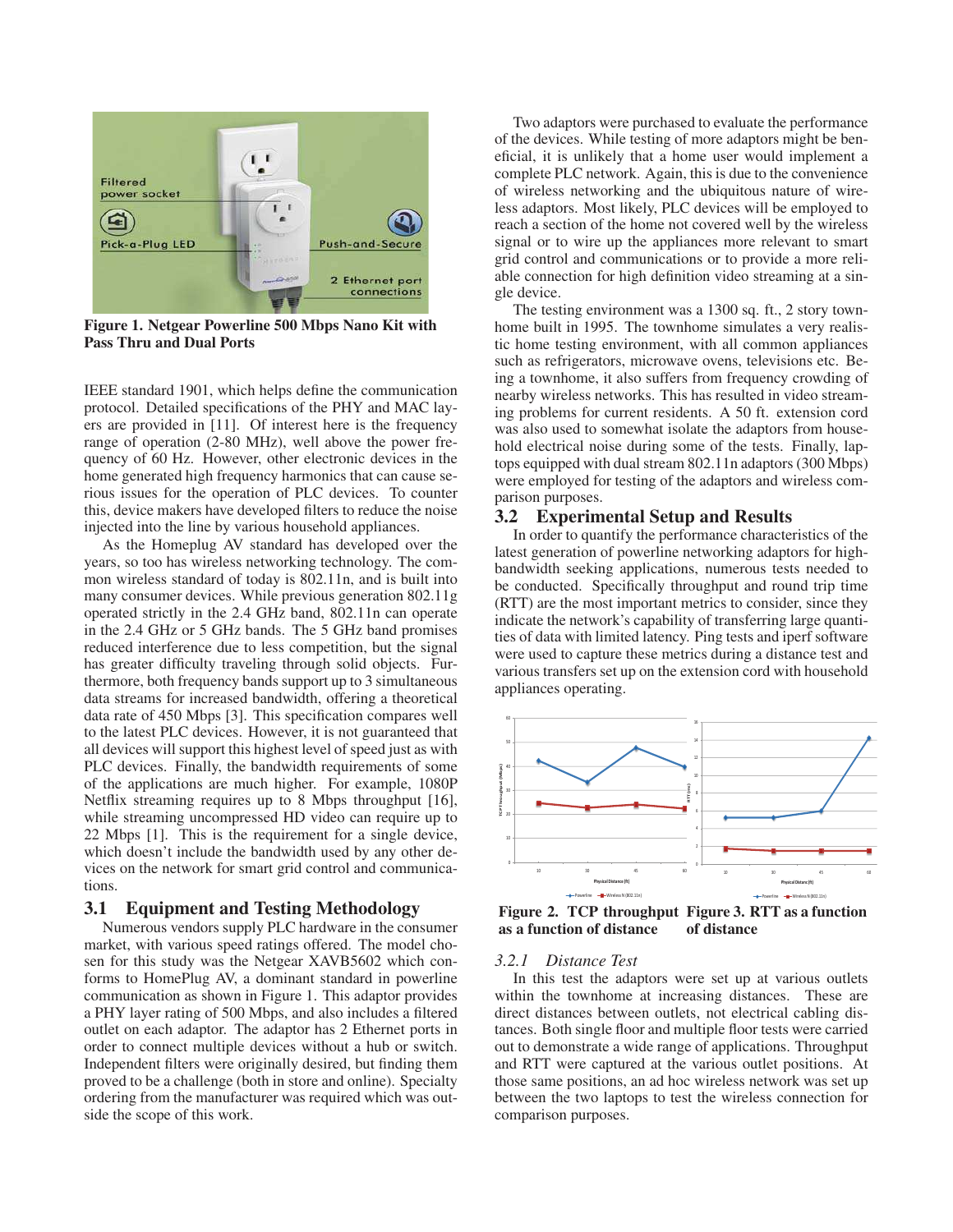As shown in Figure 2, the PLC adaptors provide higher throughput than the wireless connection, but the connection seemed less consistent. It was also nowhere near the rated throughput. Figure 3 reinforces the consistency of the wireless connection with respect to RTT, and interestingly the RTT time increases significantly with distance for the PLC adaptors. This runs contrary to the results found in [15]. *3.2.2 Powerline Noise From Appliances*

As has been noted multiple times by previous research efforts and the manufacturers themselves, noise in the powerline network can significantly deteriorate the performance of PLC devices. To quantify this, three common household appliances were picked to test their respective effects on performance: a coffee grinder, a large bakery mixer, and a vacuum cleaner. The wattages of the three devices are shown in Table 1.

Table 1. Wattage of appliances used for testing

| <b>Device</b>       | <b>Wattage</b> |  |  |
|---------------------|----------------|--|--|
| Coffee Grinder      | 175            |  |  |
| <b>Bakery Mixer</b> | 425            |  |  |
| Vacuum              | 1400           |  |  |



UDP throughput without filter RTT test without filter

To investigate the impact of these appliances, the two adaptors were connected at either end of the extension cord with the appliance connected to the same wall outlet as the extension cord (a splitter was used). A saturating UDP stream was set up between the two nodes and throughput data was recorded with the appliance off for the first 40 seconds. Then the appliance was turned on for 40 seconds, followed by another 40 seconds turned off. This portion was conducted using iperf. Then, the same test was performed with a series of pings (64 kb packets, 128 ms TTL) to record the impact on RTT of the appliances. Finally, these tests were rerun with the appliance plugged into the filtered outlet of the node at the wall.

Figures 4-5 show the UDP throughput and RTT results for the coffee grinder plugged into the regular wall socket. The PLC adaptors have serious performance problems when the coffee grinder is running, with starting and stopping of the motor causing throughput to drop all the way to zero before recovering. This signifies the adaptors' response to the noise by changing its modulation scheme. RTT is also significantly

affected, with packets being lost due to timeout after both starting and stopping of the grinder.



Figure 6. Bakery mixer UDP throughput test without filter Figure 7. Bakery mixer RTT test without filter

Figures 6-7 show the UDP throughput and RTT results for the bakery mixer when plugged into the regular wall socket. While the wattage of the motor is rated higher than the coffee grinder, the impact of its operation is much less significant on network performance. Throughput and RTT are still affected by motor starts and stops, but the connection is maintained with no packets lost to timeout. Since it is a larger, more slowly operating motor, it is likely that it does not emit as much high frequency noise on the line as the small, fast spinning coffee grinder. Also, nothing was actually being mixed in the mixing bowl, providing no mechanical load for the motor. A mechanical load may change the noise profile generated by the mixer.

Results for the vacuum plugged into the regular wall socket are not shown due to the fact that turning on the vacuum completely shut down the connection, requiring a hard reset for the connection to be established again. This exhibits the worst-case scenario for powerline noise, with high RPM, high power motors completely interrupting communication with no automatic recovery.



Figure 8. Coffee grinder UDP throughput with noise filter Figure 9. Coffee grinder RTT test with noise filter

Figures 8-9 show the UDP throughput and RTT for the coffee grinder when plugged into the filtered outlet of the adaptor. The filter has a very positive effect on performance, with throughput maintained at a much higher level ( $\approx 30\%$ ) improvement on average during the device 'On' state) and no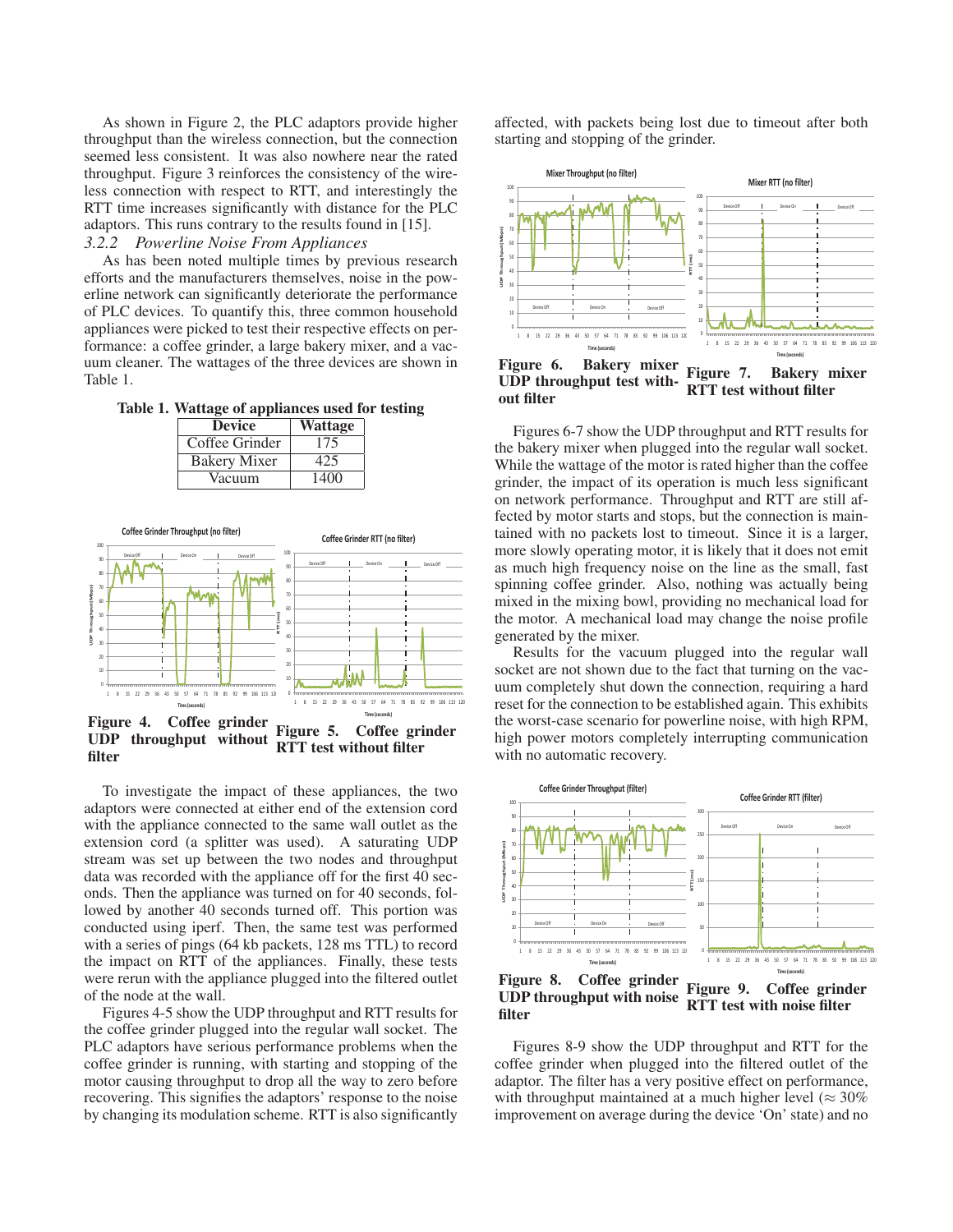packet loss due to timeout during the RTT test. It does not appear that the noise is completely eliminated, but significant performance gains are measured. Figures 10-11 show the same results for the bakery mixer, with the motor start and stop having seemingly no impact on throughput and RTT when the mixer is plugged into the filtered outlet.



Figure 10. Bakery mixer UDP throughput test with noise filter Figure 11. Bakery mixer RTT test with noise filter

Finally, Figures 12-13 show the UDP throughput and RTT results of the vacuum plugged into the filtered outlet of the adaptor. Once the motor is turned on the adaptor attempts to compensate but the connection completely drops the rest of the time for the throughput test. It is unclear why the connection was unable to recover during the 40 seconds following motor shutoff, but a hard reset was not required after an additional minute of waiting. The ping test was able to run throughout the operation of the motor, with quite a bit of variation in RTTs recorded.



throughput test with noise filter Figure 13. Vacuum RTT test with noise filter

#### *3.2.3 Multiple Simultaneous Connections*

Since the adaptors contained two Ethernet ports each, it was of interest to test the throughput of multiple TCP connections between two adaptors. This was achieved by connecting two laptops running iperf to each adaptor (total of 4 laptops). Iperf throughput tests are set up with one laptop acting as the client, and the other as the server. Two tests were run, with the first being both laptops at one end acting as servers and the other end acting as broadcasting clients. The TCP streams would then be traveling in the same direction. Then, both a client and a server were placed at each end,



Figure 14. Throughput of two TCP connections originating in the same node Figure 15. Throughput of two TCP connections originating in the opposite nodes

with the TCP streams traveling opposite directions. This test was set up to analyze the adaptors ability to both send and receive packets for multiple connections simultaneously.

Figure 14 shows the TCP throughput of each connection with the streams going in the same direction, as well as the total throughput. Interestingly, the throughput is not split evenly between the two connections, and does not exceed 100 Mbps. This calls into question the increased speed ratings of these new adaptors. Figure 15 shows the TCP throughput of each connection when running in opposite directions, along with the total throughput. Again, the throughput is not evenly divided, and it seems that throughput suffers (especially for connection no. 2) for streams going in opposite directions. This could be a result of packet collisions. It should be noted that connection no. 1 originates from the end of the extension cable farthest from the wall outlet in both tests. Connection no. 2, however, originates at the wall socket for the second test. This could also account for the reduced performance of connection no. 2 in the second test since electrical noise would be more prevalent at the wall socket.

## 4 Developments in Powerline Communications for Low-Bandwidth Applications

While home networks require a great deal of bandwidth as explained in previous sections, many other applications are much less demanding. Examples include in-home power consumption telemetry or room-to-room signaling between appliances. In such applications a lower baud rate connection with a more robust resistance to noise may be preferable. In exploring this, we tested with the Cypress Semiconductor CY8CPLC10 modem [4]. Avoiding the much more complex OFDM implementations of powerline Ethernet devices, the CY8CPLC10 uses FSK modulation at 133.3 kHz and 131.8 kHz for logic 0 and 1 respectively [7].

The Cypress PLC solution enables secure and reliable communication over powerline. It integrates powerline PHY modem with optimized filters and amplifiers to operate with high voltage and low voltage powerlines. It also supports bidirectional communication with optional acknowledgement based signaling. In case of data packet loss due to louder noise on the powerline, the transmitter has the capability to retransmit the data. The powerline network protocol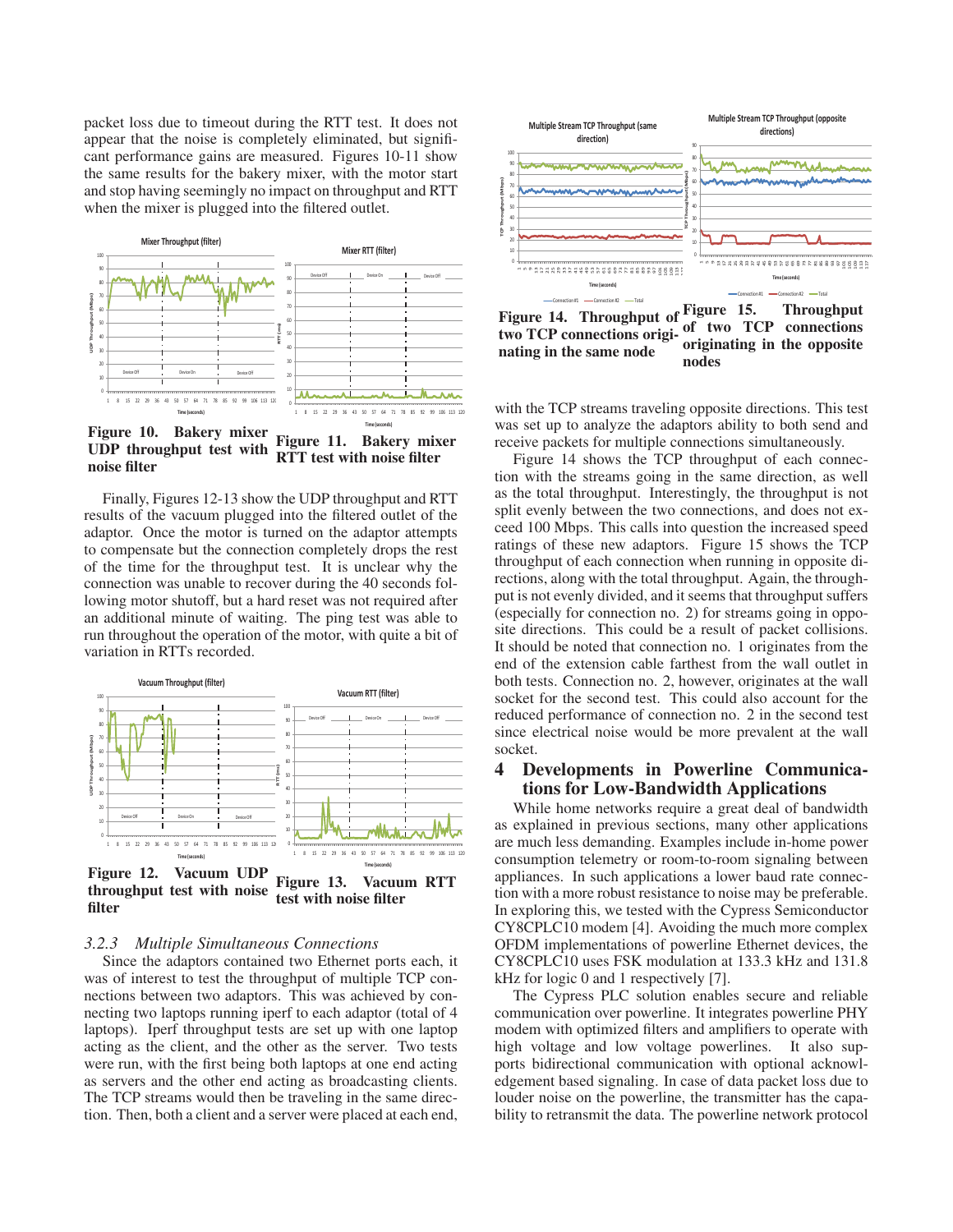| <b>Noise</b> | Baseline | Lamp          | Projector      | Air         | Stovetop | Micro   | Robotic | Vacuum  | Stovetop Fan $+$ |
|--------------|----------|---------------|----------------|-------------|----------|---------|---------|---------|------------------|
| $(dB\mu v)$  |          |               |                | Conditioner | Fan      | wave    | Cutter  | Cleaner | Air Conditioner  |
| Average      | -87      | 87            | 87             | 86          | 86       | 86      | 86      | 86      | -86              |
| Highest      | 99       | 93            | 90             | 90          | -87      | $\circ$ | 87      | 99      | -87              |
| Lowest       | -87      | O7<br>$\circ$ | O <sub>7</sub> | 80          | 80       | 80      | 80      | 80      | -80              |

Table 2. A snapshot of the collected noise (decibel microvolts) traces using PLC. Baseline - operating computer, necessary periphery, Lamp - 40 watt CFL, Vacuum Cleaner - "ShopVac"



Figure 16. Cypress CY3272 evaluation board



also supports 8-bit CRC for error detection. A Carrier Sense Multiple Access (CSMA) scheme is built into the data link layer. It avoids collision between packet transmissions from different nodes on the powerline, supports multiple masters, and enables reliable communication for large-scale deployment [18].

## 4.1 Equipment and Testing Methodology

The Cypress PLC modem exposes an I2C interface for sending data and controlling the transceiver. Given that board production would be particularly time consuming, we elected to instead use a Cypress evaluation device-the CY3272 as shown in Figure 16. This board holds the modem IC along with a power line coupling interface. Reception was done using a Cypress Semiconductor CY3274 evaluation board. This board holds a CY8CPLC20 (PSoC microcontroller with a CY8CPLC10 on die) along with the power line coupling interface and serial interface for communicating with the PC. Software used was adapted from Cypress example code [6]. The transmitting and receiving node address each other by hard coded node identifiers.



Figure 19. A range hood Figure 20. A 700 watt mifan noise in the line crowave noise in the line

#### 4.2 Experimental Setup and Results

The test circuit was a Cypress CY3272 evaluation kit, which includes the CY8CPLC10 and power line coupler, and pins that expose the CY8CPLC10 I2C interface. Given the limited bandwidth, the overhead of IP was prohibitive in testing. Instead we tested using transmission raw bytes between a pair of modems. In testing range it was found that reception was 100% reliable regardless of where they were attached in the home. Noise testing was done with a variety of devices as shown in Table 2, and then left to run across a 24-hour period as shown in Figure 23.

#### *4.2.1 Range Testing*

We tested our prototype both in the WSU smart environment lab and in the town-home, and found performance to be reasonable in both cases. While information about actual line distances and wiring was unavailable, we had success communicating in all parts of the apartment, all parts of the lab, and observed successful transmission of packets even (some distance down the hallway.)

#### *4.2.2 Noise Testing*

The Cypress IC allows for noise testing in the frequencies used by the transceiver using Cypress's PLC Control Panel software [5]. In the apartment where the previous range testing was done we tested for impedance of communication and for the noise measured with a small set of household devices in use. Our results showed 100% reliability in reception in all cases, and very little noise on the relevant frequencies. We sampled noise at 200 millisecond intervals, and recorded noise measurements as decibel millivolts. Figure 17 shows the baseline noise over time where only the noise monitoring equipment is operating. Figure 18, 19, 20, 21, 22 represent noise over time respectively for a lamp, fan, microwave, air conditioner, and fan and air conditioner together.

Noise held at 87 decibel millivolts for nearly every sample, with rare deviations. These results seem to suggest very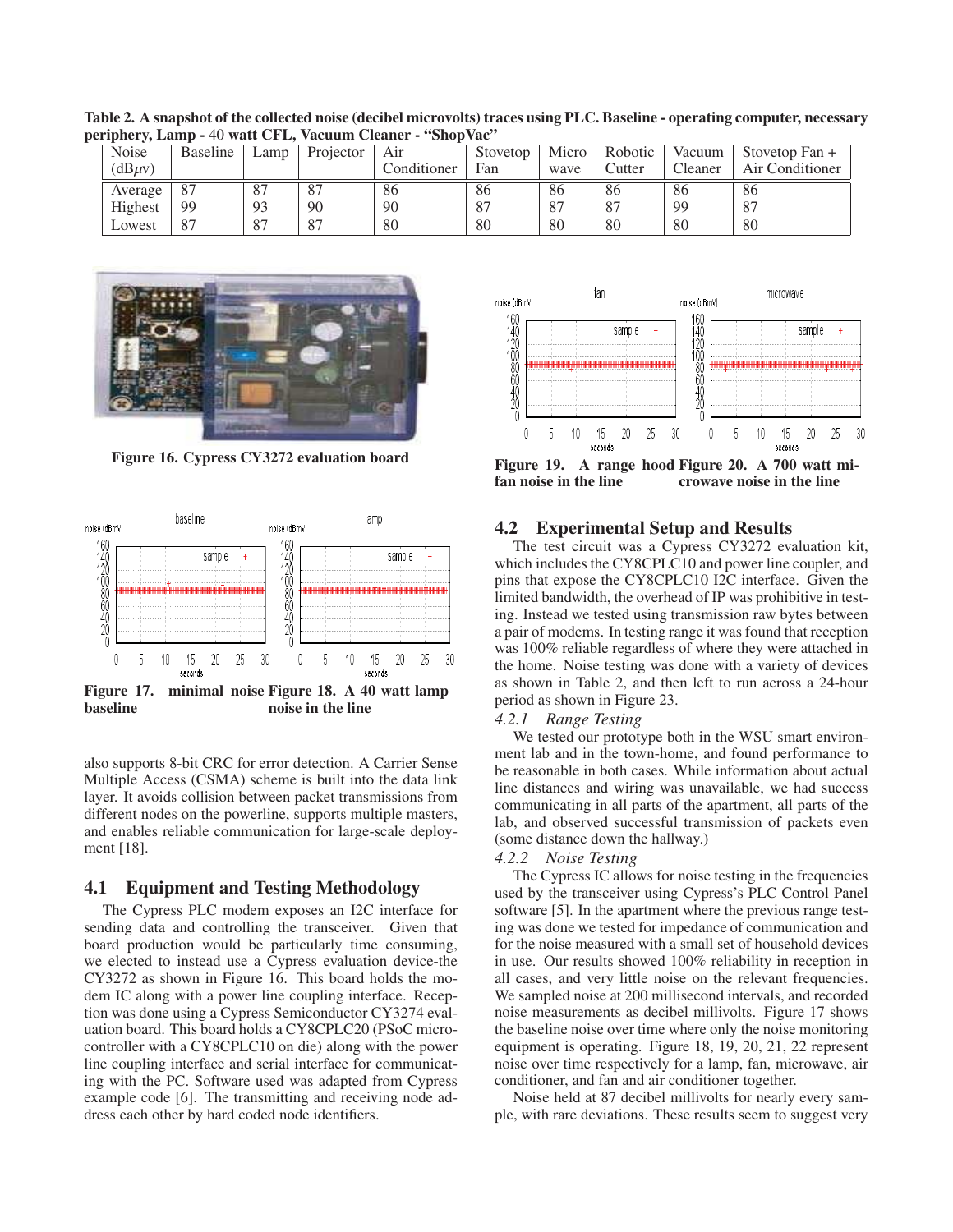

Figure 21. A large portable air conditioner noise in the fan and air conditioner line A range hood noise in the line



strong noise immunity for the PLC modem. Next we observed background noise across a 24-hour period, again at the same apartment. Samples were made in 2 - second intervals from 7 PM on July 28, 2013 to 7 PM on July 29, 2013.

There was no apparent correlation between appliances in use at the apartment and the noise measured patterns observed are suspected to be external of the residence. The graph starts at 7 PM and ends at 7 PM 24 hours later. The area of low noise was from approximately 5 AM to 5 PM without any apparent cause.

#### 4.3 Logical Impact

Our main focus of conducting these various performance tests is to determine the suitability of PLC devices for deep demand response management for smart grid applications for both most taxing and non-taxing type of data transfer applications. In this work we intend to find out the reliable transmissions on the low-bandwidth PLCs in conditions where high-bandwidth transmissions are hindered or of a concerning reliability, and we are able to confirm that it appears largely invulnerable to the common household noise issues (vacuum, fan, etc.) that may have been concerning to the developers looking at PLCs as a potential communications method. Numerous reliability, noise and throughput tests have been performed in WSU smart homes to examine usability of power line networking devices and what considerations and conditions would drive a designer to choose a low or high bandwidth connection. Apparently while transferring data in bulk we observe that PLC Ethernet is an obvious choice with compromised reliability in presence of noise for certain cases, but for data with a lower transferring rate

Cypress PLC is a more viable choice. Furthermore, there may be situation where needs are somewhere in between, and therefore the data we collected might help drive decisions if a hardware developer is otherwise uncertain.

# 5 Discussion

Compared to previous studies, it does not appear that throughput or RTT performance has increased at all with the latest generation of adaptors for high-bandwidth prone application. If anything, more variation in performance was observed in this study than seen previously. Compared with the latest generation of widely adopted Wifi, PLC adaptors still promise greater performance in low noise environments, but at the risk of performance issues when more noise is present. Since throughput rates above 20 Mbps were observed using 802.11n, this seems sufficient for many applications.

On the other hand, the performance boost of the adaptors when the appliances were plugged into filtered outlets is promising. In the event that a wireless network did not provide adequate performance, independent adaptors could be ordered for the major appliances in the home to filter out the noise that they generate. This study tested the worst case scenario of the appliances plugged into outlets very close the PLC adaptors, which may not be the case in an actual home. It should be noted, however, that the operation of the dishwasher (located 15 ft. away from the testing outlet) caused the PLC network to completely disconnect. Only when the dishwasher was shut off could the adaptors reestablish a connection with each other. This just reinforces the susceptibility of the adaptors to line noise. It should also be mentioned that after testing, it was discovered that both Ethernet ports on the adaptors are only rated for 100 Mbps. Instead of Gigabit Ethernet ports to take advantage of the rated 500 Mbps throughput, it seems the manufacturer built in a bottleneck for network performance. Therefore, it would be impossible to see throughput above the rating of the Ethernet connection for a single connection. However, it was observed that even the sum of multiple connections could not provide TCP throughput in excess of 100 Mbps, calling into question the device ratings. Online discussions have noted that the 500 Mbps rating is actually a "whole home" rating for all connected adaptors, but this is not stated in the product literature. This makes the rating seem deceptive for the average home user who will likely be disappointed in the performance.

Previous work has explored the viability of PLC technology mostly for high-bandwidth sensitive applications [15], however we are unaware of any investigation comparing and evaluating the plausibility of PLC networks for lowbandwidth prone applications such as power consumption telemetry over the existing mains wiring in a building environment. Our low-bandwidth sensitive results seem to suggest that communicating power consumption telemetry via powerline networking is a promising solution. The high noise immunity and tested range would work well for inbuilding consumption telemetry.

## 6 Conclusions and Future Work

With the increasing focus on energy conservation, numerous groups have developed interest in PLC technology to facilitate smart appliance and HVAC monitoring and control.